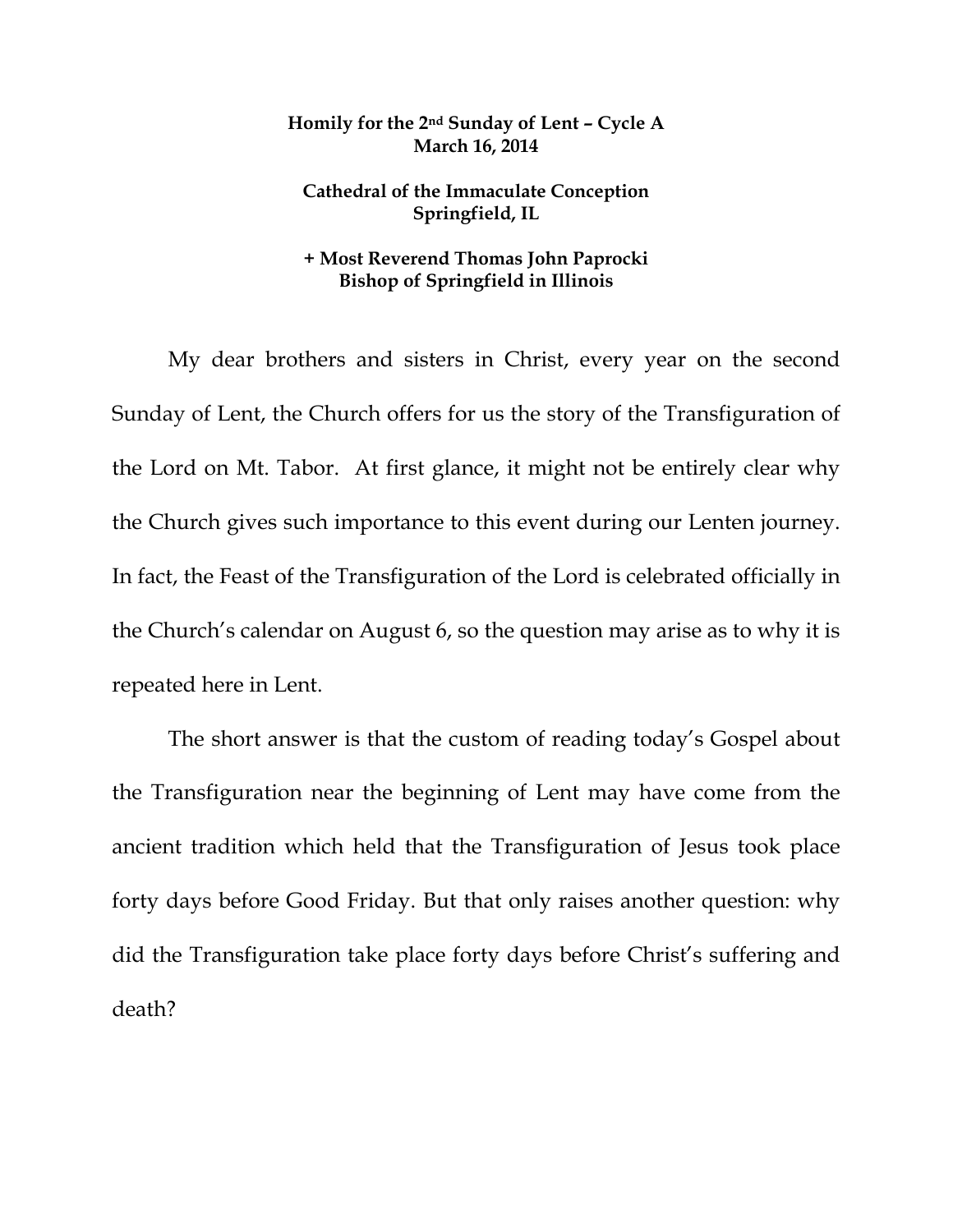To begin to answer that question, we can reflect briefly on how it is that we approach our reading of the Bible. In last week's Bible Briefings with the Bishop, I spoke about how the Sunday readings are connected to one another, particularly the first reading and the Gospel. Another helpful point to consider when looking at a passage is to examine what is happening immediately before and after a passage so as to better understand the context of that passage. In the case of our Gospel reading for today's Mass, understanding the context is essential to seeing why this passage is so appropriate at this point in Lent.

In the verses just prior to the account of the Transfiguration, Jesus shared with His disciples the first prediction of the Passion that He would undergo in Jerusalem.1 This prediction was received with disbelief, as we hear in the reply of Peter as he rebukes Jesus, saying: "God forbid, Lord! No such thing shall ever happen to you" (Matthew 16:22). This response indicates a weakness on the part of the disciples to understanding the path that would ultimately lead to the redemption. Aware of the weakness of His disciples, Jesus decides to take three of them to the top of Mt. Tabor to show them His glory. St. Thomas Aquinas comments that He did so "to strengthen the hearts of His disciples with a view to" His coming Passion.2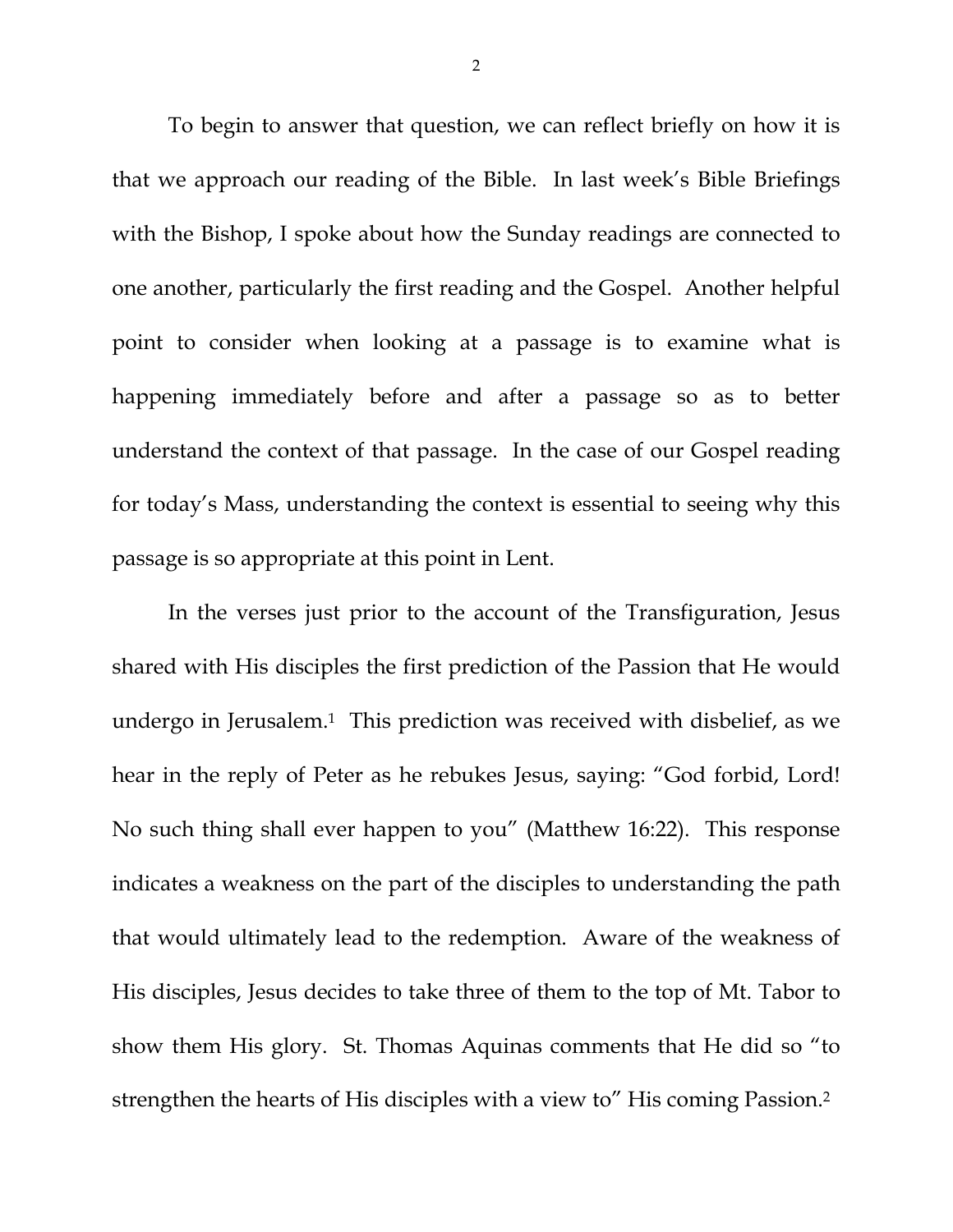Pope St. Leo the Great, one of the Great Fathers of the Church and who is depicted in the third stained glass window on the north wall of our Cathedral, said in the fifth century that, "The great reason for this transfiguration was to remove the scandal of the cross from the hearts of His disciples, and to prevent the humiliation of His voluntary suffering from disturbing the faith of those who had witnessed the surpassing glory that lay concealed. With no less forethought He was also providing a firm foundation for the hope of holy Church. The whole body of Christ was to understand the kind of transformation that it would receive as his gift. The members of that body were to look forward to a share in that glory which first blazed out in Christ their head."3

 The importance of the Transfiguration during Lent, then, is best understood when considered in the context of the Cross that lies ahead in the journey.

The event of the Transfiguration also offers to us an image of not only our Lenten journey, but of our entire lives while we are here on this earth. Life involves a series of ups and downs as we encounter various joys and sorrows. The Lord blesses us with times of peace and joy, times where we are especially mindful of His love and concern for us, His children. These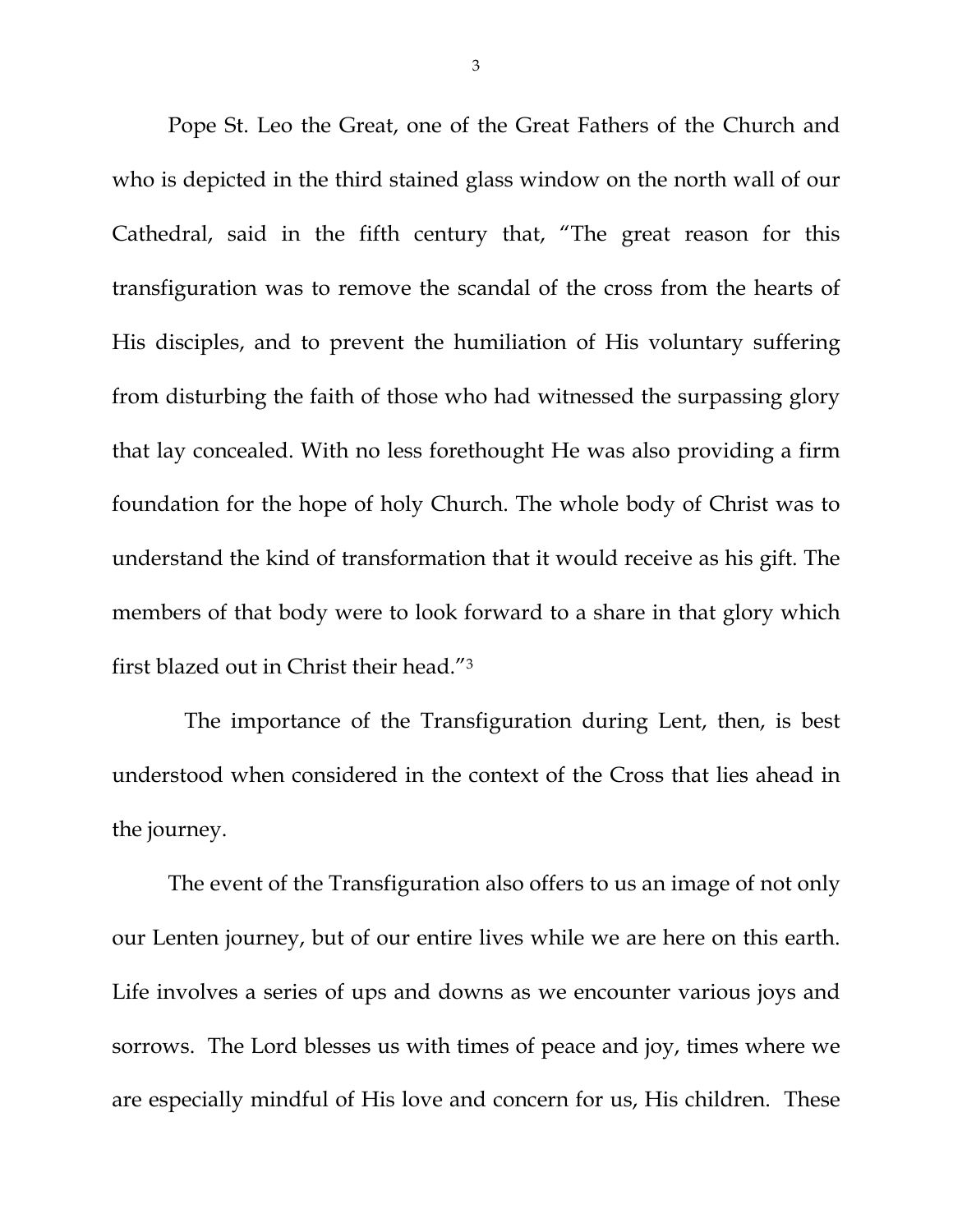moments of joy help to serve as reference points of encouragement when we face times of difficulty and suffering, assisting us to not give up in the face of setbacks.

As with the disciples at the Transfiguration, the Cross is the central reference point for all of the events of our lives, both the good and the bad. There is a difference, though, in how we view this important symbol of our faith. For the disciples, the cross was a sign of scandal, a sign of failure. When confronted by it at the Passion, all but a select few fled. Even though the Lord had prepared them for His Passion, when they experienced it, it was too much for them, for they had not yet fully believed that the Cross would lead to the Resurrection.

We who now live in the time following the Lord's victory over death in the Resurrection have the privilege of seeing the Cross in a different light, no longer seeing it as a symbol of failure, but rather, as the symbol of victory. Instead of being a shameful reminder of death and defeat, it is a source of encouragement to us as we continue to journey toward the Resurrection. St. Paul summarizes this when he writes to the Corinthians: "The message of the cross is foolishness to those who are perishing, but to us who are being saved it is the power of God" (1 Cor 1:18).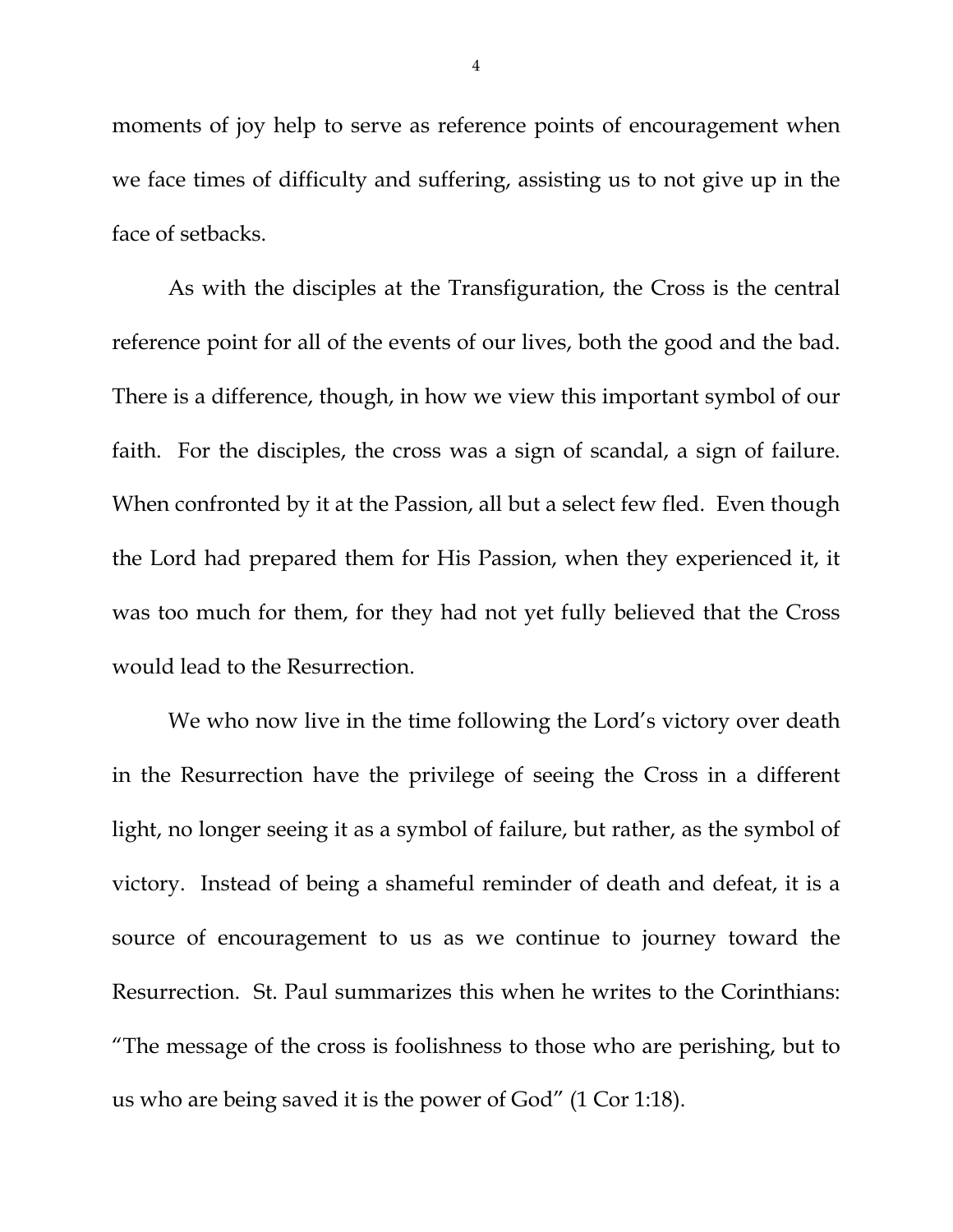After the Resurrection, the three disciples who went up on Mt. Tabor with Jesus would come to fully realize the connection of the Transfiguration with the Cross, and how the Cross would lead to the glory of God being fully manifested. Looking upon the Cross would be for them a reminder of that feeling of joy which prompted Peter to say: "Lord, it is good that we are here" (Matthew 17:4). Even when they would face the challenges of living the Christian faith, they could look to that symbol which once was a source of scandal, but had now become the image of hope and an assurance that they too would share in the victory of the glory of God which they experienced for but a brief moment on the top of that mountain.

During the season of Lent, we are invited to refocus our attention on the Cross, to see it as that sign of triumph. The gift of our faith helps us to see beyond the suffering depicted on the Cross and to focus on the glory of the Resurrection. In a very real way, looking upon the Cross serves the same purpose for us as the Transfiguration did for Peter, James, and John, to encourage us so as not to despair in our journey and persevere in following the often difficult path that leads to our participation in the Resurrection.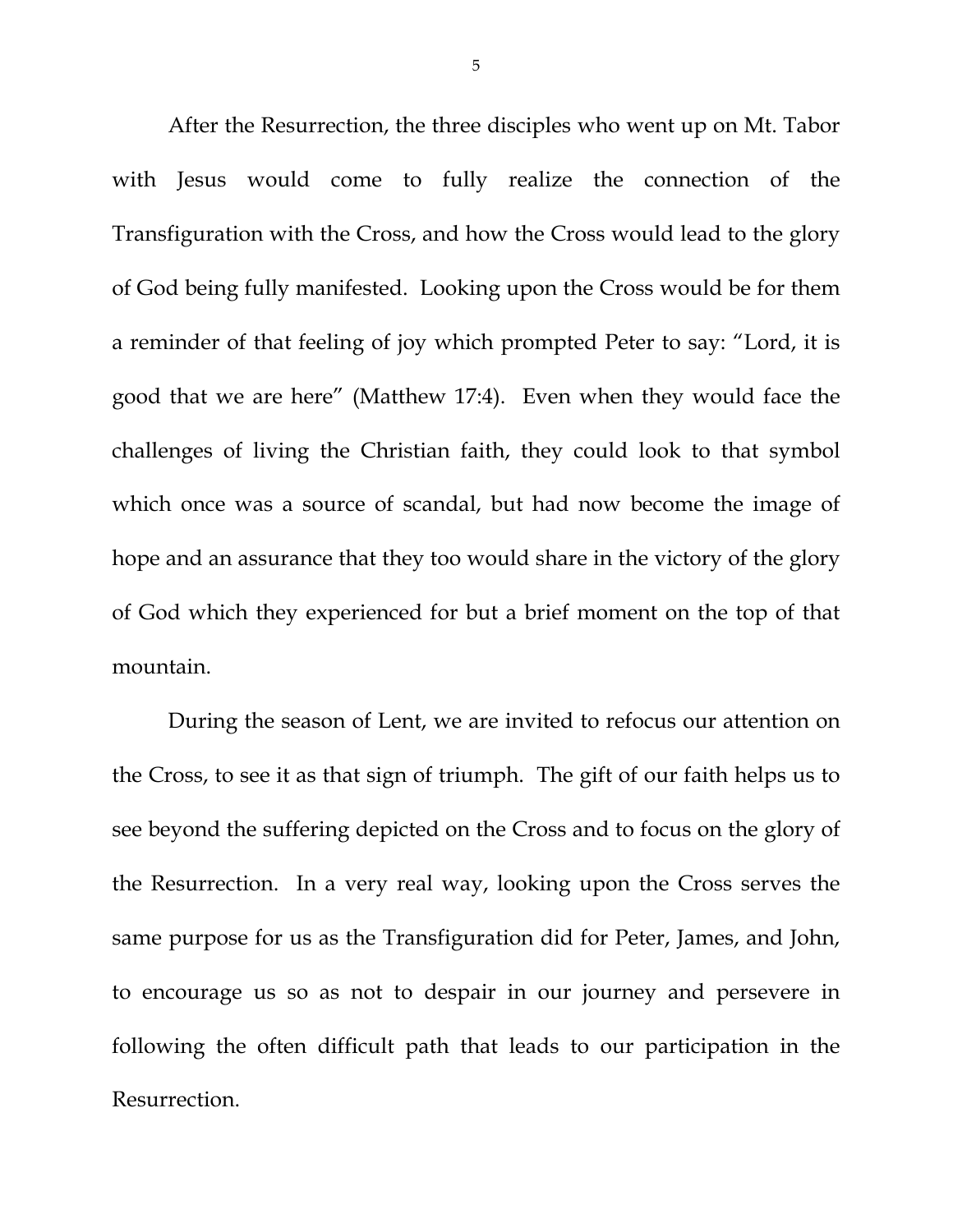There is an interesting story which helps to highlight the importance of the Cross for us as a constant reminder to not lose hope. In 1953, a British expedition led by Sir John Hunt set out to do the impossible, climb to the summit of Mt. Everest, the tallest mountain in the world. Before setting out on the expedition, a Catholic priest sent a small crucifix to Hunt, along with a letter which read:

I would be deeply grateful if you would leave this little crucifix at the highest point your expedition reaches, if possible at the summit itself. It will, I am sure, give you added courage and determination to face all the difficulties and dangers which lie ahead of you; at the same time, it will be seen by many as a symbol of God's eventual triumph and the rededication of the world to his service.4

Colonel Hunt was moved by the request and gladly took the crucifix, passing it on the Sir Edmund Hillary who, upon reaching the summit, buried the crucifix at the top of the world.

 The short letter of the priest who requested that the crucifix be placed at the summit of Mt. Everest expresses well the significance of the Cross as being a source of courage and determination, precisely because it is the symbol of Christ's triumph over suffering and death. This triumph is